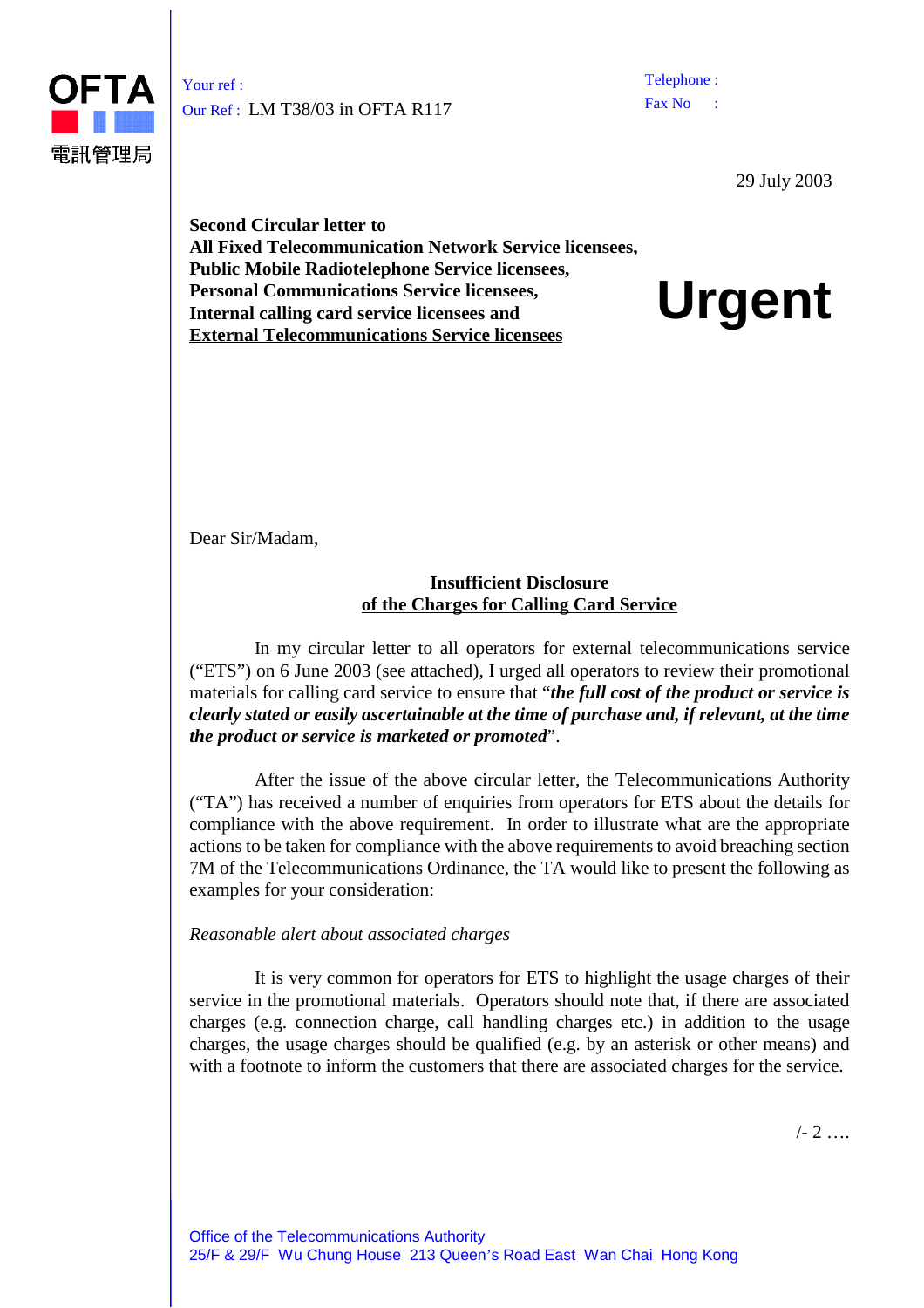## *No hidden charge*

Operators for ETS are obligated to disclose the full costs of services to customers. In all circumstances, there should be no hidden charge. In case a particular charge is too complicated or lengthy for publishing in the promotional materials, operators may state them in a separate tariff sheet provided that (a) there must be a clear statement in the promotional materials saying that the details of that particular charge are shown in a separate tariff sheet and (b) the tariff sheet must be distributed to customers when a card is sold and be available to customers upon request. It is NOT acceptable for ETS operators to just state in the promotional materials that:

"[xxx] *charge is applied. For details, please contact our Customer Service Hotline."*

The TA considers that it is NOT sufficient for operators to just arrange to inform their customers of the details of a relevant charge by verbal communication only (verbal advice can only be offered as a supplementary measure). "Reasonable disclosure" requires that all relevant charges should be available in printed form (e.g. in the promotional materials or in a separate tariff sheet) for customers' perusal and records.

## *Usable minutes*

It is noted that, instead of publishing the per-minute usage charges, some operators for ETS would like to publish the "usable minutes" of the calling cards in their promotional materials. It is observed that the "usable minutes" claimed by operators usually are only achievable under certain circumstances or subject to certain terms and conditions (e.g. call duration, single/multiple consumption, call to landline/mobile, etc.). In these circumstances, operators should qualify the "usable minutes" (e.g. by an asterisk) in the promotional materials and arrange a footnote to indicate under what situation or terms and conditions the "usable minutes" are achieved. This can prevent customers from having a misunderstanding that the "usable minutes" are achievable in all circumstances.

Please note that the above are just examples presented by the TA with a view to illustrating what are the reasonable measures to be taken in certain situations for the avoidance of breaching section 7M of the Telecommunications Ordinance. The examples are NOT exhaustive. Your company must review the promotional materials of your calling card service carefully and make your judgement on what measures should be taken for ensuring the promotional materials are not misleading or deceptive. If a particular matter is not mentioned in the above example, it does not mean that the TA will not be concerned about the conduct.

 $/ - 3$  …